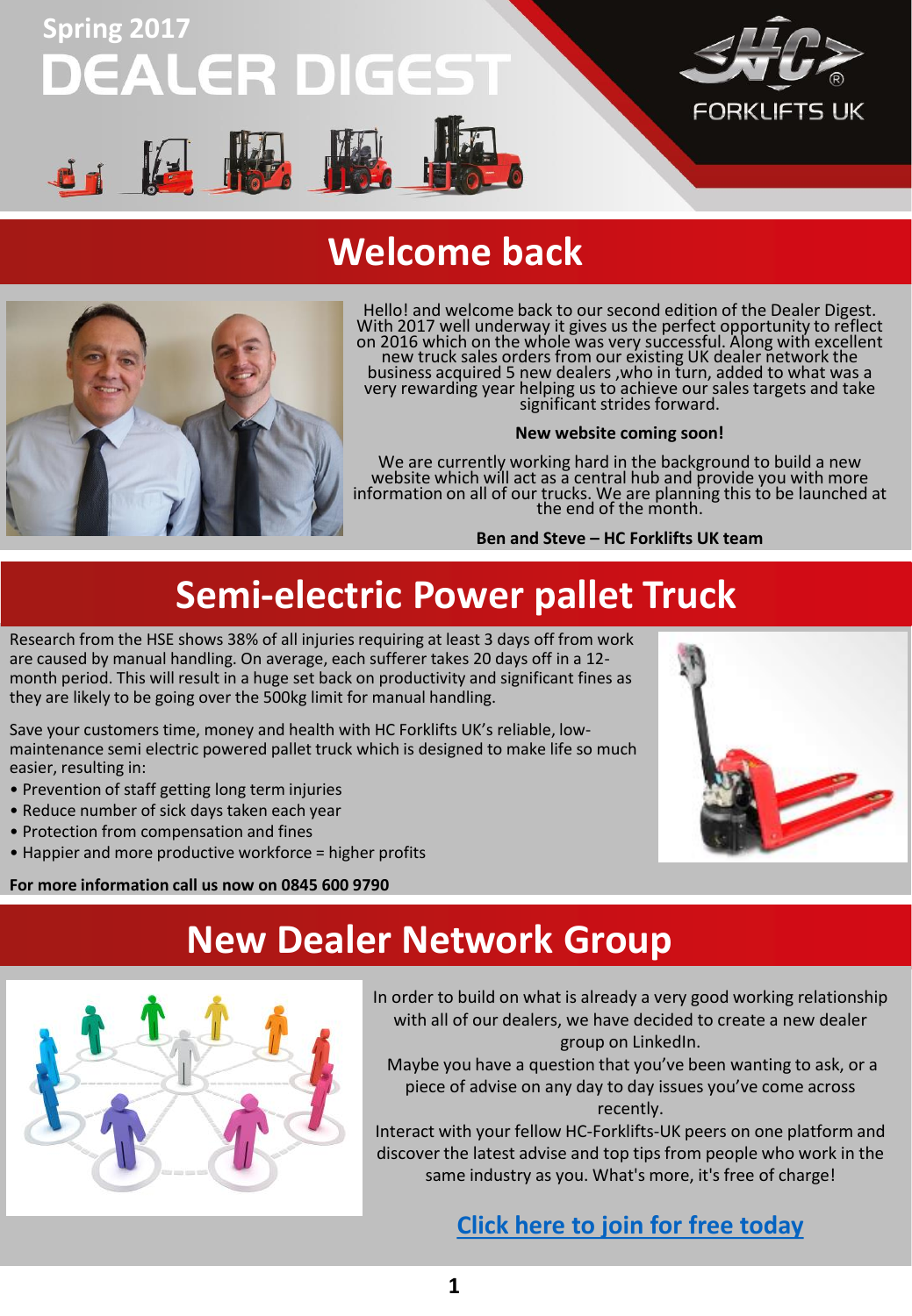# **DEALER DIGEST Spring 2017**



## **Watch the New Rough Terrain**



See the new HC-UK Rough Terrain in action in our latest video. Engineered to deliver higher productivity in the most arduous conditions the two-wheel drive Rough Terrain Forklift comes with a suspension hydraulic transmission two forward gears and one reverse, providing higher speed and greater productivity at higher gradients. Equipped with wide-base and deep tread tires you get the ultimate traction for inclement weather conditions and rough operating surfaces.



## **Meet the Team**

- **We Introduce the very likable Steve Young, HC-UK Dealer Manager for the North of the UK.**
- 1. How long have you worked at HC-UK? For three very enjoyable years
- 2. What does your day to day role involve?

Staying in regular contact with existing dealers, dealing with requests and their quotations, whilst visiting potential dealers which will add to the HC Dealer network.

3. What roles did you do before coming to HC-UK? General Sales Manager at B&S Forklifts Ltd, a long-established CAT Lift Truck dealer in Teeside.

4. What do you like to do outside of work? Up until recently I was involved with Tadcaster Magnets JFC in a coaching capacity coaching a team from U7'yrs right up to U19.



5. What's your passion? My family & of course Leeds United FC

### **Get Your HC Forklifts UK Brochure Today**



We are here to help you win more business. Our services includes which enables you to promote your services to potential customers and grow your business.

We have created a HC Forklifts UK company brochure which can be tailored to your requirements and include your company details on.

If you are interested in ordering brochures please get in touch with Steve or Ben.

### **Click [here](https://www.linkedin.com/company/hc-forklifts-uk?trk=biz-companies-cym) to Connect with us on LinkedIn**